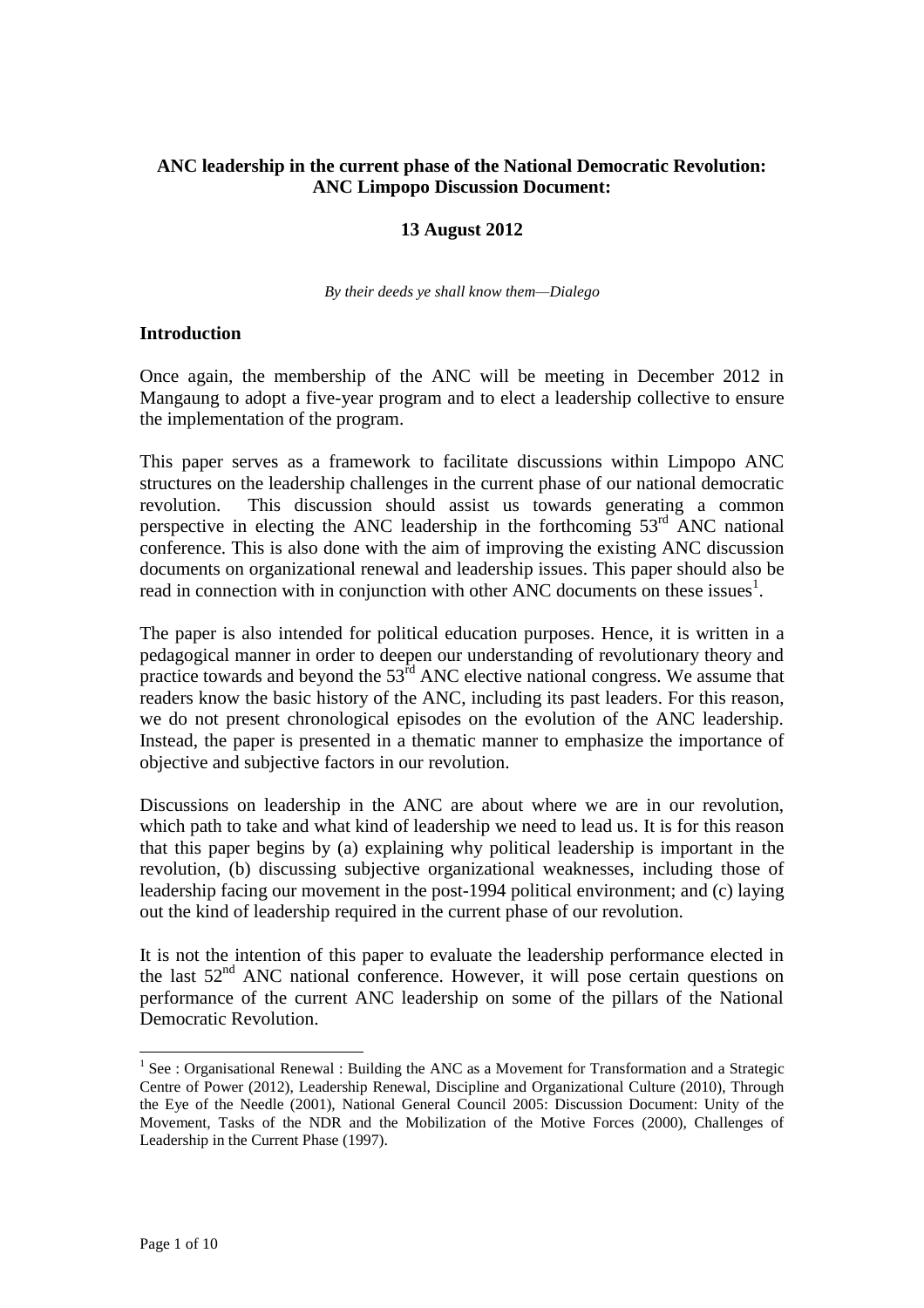### **Objective and Subjective Conditions and the Character of our Revolution**

A revolution is about the transfer of power from one group of people to another. Such groups can take the form of classes, nations or any other form. This process of revolution is marked by a protracted struggles leading to transition from one system to another. The system change can be from one mode of production to another (e.g. transition from capitalism to socialism). Or it can be a phase in a transition *within* a particular mode of production (e.g. transition from colonial capitalism to neo-colonial capitalism). Each phase of the revolution has its own specific tasks.

The ANCs strategy and tactics has, since 1969, been anchored in the theory of the national democratic revolution – which is an anti-colonial and working-class led strategy designed to overthrow colonialism and its leading class carrier – white monopoly capital. This is only possible if the program of the revolution is the Freedom Charter.

Revolutions do not occur through supernatural forces. On the contrary, human beings make revolutions, albeit under material conditions, what is called *objective conditions*. These are conditions that are independent of individuals' wishes, but are changeable through human intervention arising out of their self-activity and capacity, including organizing and leadership, which are referred to as *subjective conditions*. Subjective conditions signify the capacities of social forces in the struggle change the objective conditions.

For example, in class terms, the existence of capitalist exploitation is an objective condition for the working class, and working class consciousness and organizations (e.g. trade unions and party) are subjective conditions, but the party itself is an objective condition in relation to its leaders. In national terms, the existence of national oppression is an objective condition for the oppressed, and their revolutionary national consciousness and organizations are amongst other subjective conditions necessary for their revolutions.

#### **Why is organizing and leadership important in the revolution?**

The existence of objective conditions, which generate suffering for the working class and nationally oppressed does not automatically lead to struggles and organizing, instead they may lead to submission to the existing social order. It is for this reason that the objective conditions of colonialism of a special type did not automatically organize people against oppression and exploitation. Organizations and leaders emerged to organize and inspire revolutionary commitments and actions from the oppressed and exploited, and designed strategies and tactics around the National Democratic Revolution and framed people"s demands around the Freedom Charter.

So, leadership is not just a matter of individual leaders, but of revolutionary organizations. Whilst we should be careful about falling into individualist and voluntarist understanding of revolutions and ignore the role of the masses in our conceptions of revolution, we should not underestimate the importance of individuals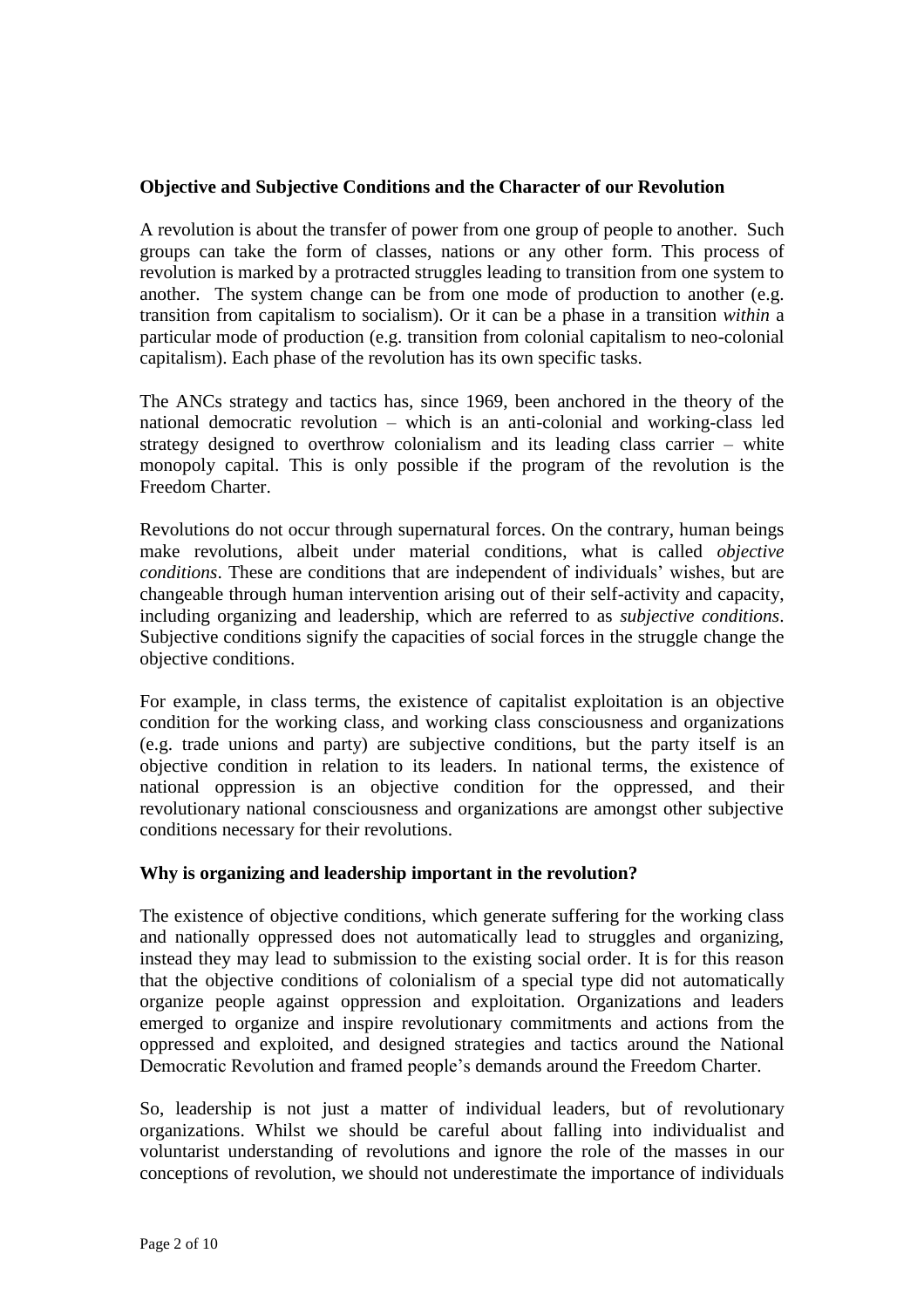in leadership. Revolutionary leadership, including individuals such as Marx, Engels Lenin, Amilcar Cabral, Fidel Castro, Chris Hani, OR Tambo, Nelson Mandela, Joe Slovo, and Hugo Chavez with exceptional leadership qualities, is an important ingredient for the success of revolutions.

The type of leadership and forms of struggle in a specific period are defined by the objective conditions of the mode of production, although these conditions do not guarantee revolutionary leadership. For example, the structural changes in the capitalist economy in the 1940s led to the changes in the forms of struggles and types of leadership against colonialism of a special type. The radicalization of the ANC, including the ANCYL in the 1940s and the eventual adoption of the defiance campaign and the Freedom Charter in 1955 were responses to changes in the structure of the South African economy.

After the Second World War companies, particularly in the manufacturing sector required a greater number of workers and a stable labour force in the urban areas. On the other hand, subsistence agriculture in black rural areas had collapsed, leading to an increase in rural poverty, thus forcing more black people to seek employment in the cities. This in turn led to the creation of black townships and squatter camps. The repression of strikes and intensification of colonial oppression through ending the exemptions of the black middle class from racial laws such as the elimination of freehold property rights, set the conditions for further radicalization of the black middle class.

It is under these conditions that the intensification of organizing and struggles took place, which saw the 1946 mineworkers" strikes led by JB Marks who was later elected President of the ANC in the Transvaal, and bus boycotts as well as homeless people"s protests led by James Mpanza in areas such as Orlando.

The turn towards armed struggle is also an instance where decisive leadership was important. The increasing radicalization of the masses in the 1950's, combined with the intensification of political repression objectively made the tactics of petitions to the imperial power, particularly in England, irrelevant. Accordingly a new leadership that was in conformity with the emerging, militant forms of struggle took over.

In all the phases of our struggle, the ANC produced different types of revolutionary leadership, which inspired the oppressed, and the exploited into revolutionary action, mobilized and organized resources, correctly framed people"s demands (e.g. The Freedom Charter, 1955) and produced strategies and tactics (e.g. the 1969 Morogoro conference). In the course of its struggles the ANC produced not only revolutionary leaders such as Nelson Mandela, Walter Sisulu, Liliane Ngoyi, Charlotte Maxeke, Joe Slovo and Yusuf Dadoo, but also timid and reactionary leaders who dissociated themselves from the masses during the trial of the leaders who led the defiance campaign in the 1950s.

The convening of the 1969 ANC Conference, which charted a new strategy and tactics for the movement, also marked the emergence of a new type of leadership. The 1969 ANC Conference was convened after the ANC was undergoing serious political challenges raging from uninspiring leadership, factionalism, imposition of decisions and harsh disciplinary measures by the leadership. However, courageous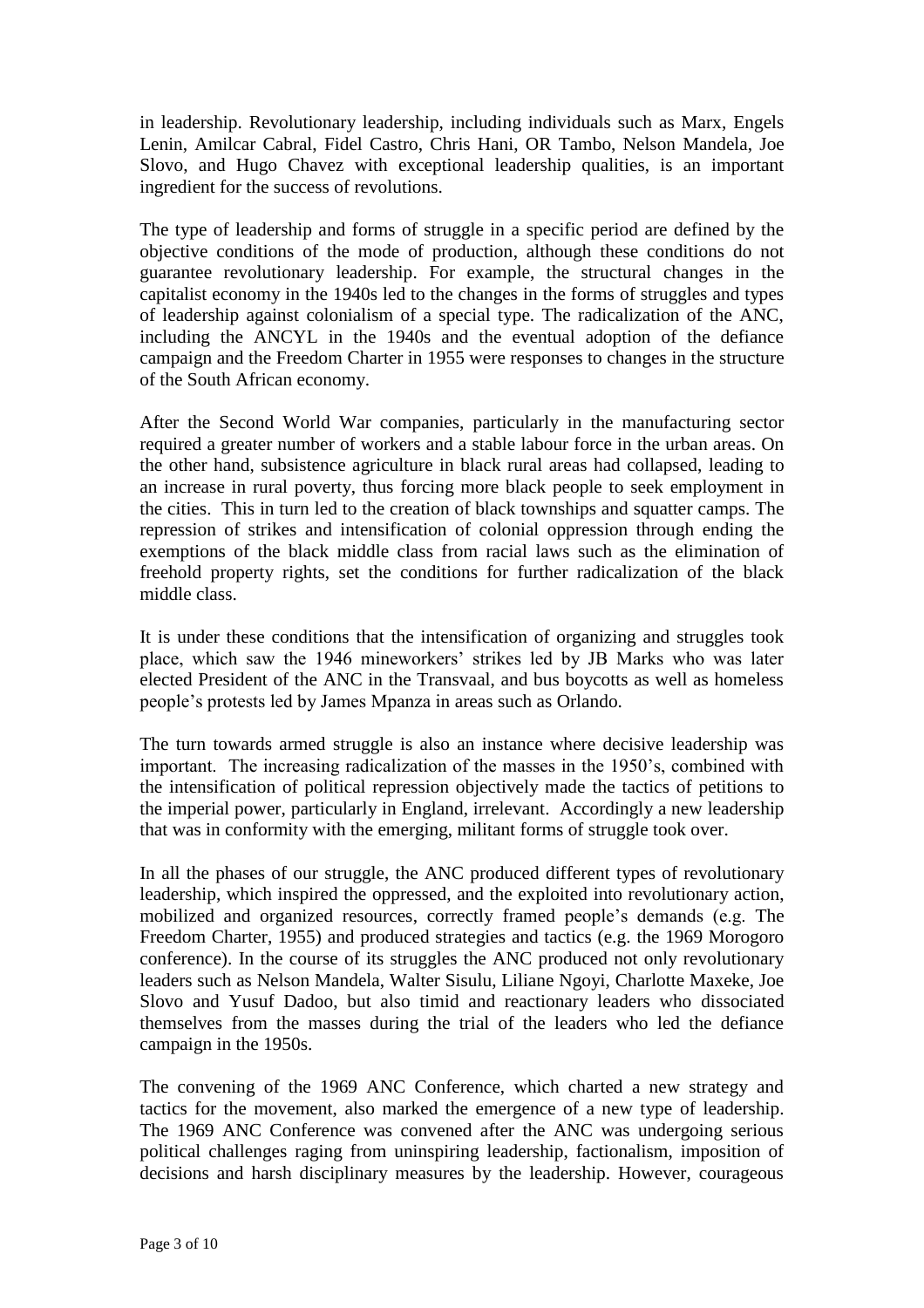ANC cadres and leaders stood up to force the ANC leadership to convene the watershed conference, which elected new leadership and adopted a well-informed strategy and tactics and militant program of action.

This shows that the material conditions are necessary but not sufficient conditions, to guarantee the emergence of revolutionary leadership. Furthermore, this also shows that the election of leadership is not a guarantee that leaders will implement the adopted revolutionary program.

### **Revolutionary leadership and the revolutionary program: Post-1994 experience and the current phase of the NDR**

This paper argues that it is not enough to state that the ANC needs a leadership committed to the broader ANC objectives of building a non-racial, non-sexist, united, democratic and prosperous society without providing a definition of what it should lead on and have to do in the here and now towards the realization of the Freedom Charter as the revolutionary program of the ANC. We also need to go beyond moralistic leadership requirements such as that, leadership must be beyond reproach in their conduct and should act as a role model to both ANC and non-ANC members (important as these are). Our choice of leadership should be guided by the concrete tasks at hand, such concrete tasks are about devising ways to advance, and not to sabotage, the revolutionary program in the prevailing circumstances. However, it is worth re-emphasizing that the ANC leadership must embody the kind of society we seek to create.

The fundamental question in any revolution is that of state power. But state power becomes useful when it is used to carry out fundamental transformation. The national democratic revolution takes place in a context where the ANC-led national liberation movement through periodic elections, has gained state institutional control, but presides over huge and growing class, spatial, gender, and racial power inequalities, notwithstanding important socio-economic reforms undertaken since 1994. This is despite the Freedom Charter saying, "the people shall share in the country's wealth".

The major policy weakness in the last 18 years has been a failure to significantly transform the colonial industrial structure and ownership of the economy. But an even bigger weakness has been the pursuance of policies that are against the Freedom Charter, such as selling monopoly industries, banks and mines to imperialism and the comprador bourgeoisie. This limited BEE has enabled a few leaders in the movement to become incorporated as political entrepreneurs representing the interests of white monopoly capital in our organizations, resulting in new class interests, which often set leaders against ordinary ANC members and the general aspirations of the people. On the other hand, the power of the working class was also challenged by the policies, especially the increase in casualization, the violation of minimum wages, and the continuing gap between blacks and whites in terms of wages and benefits, etc. These are some of the reasons, among many, that led to serious differences within the ANC and the contestation for leadership in the last  $52<sup>nd</sup>$  national conference. **What is our assessment of the ANC leadership in leading the struggles for economic transformation in line with the 52nd national congress resolutions?**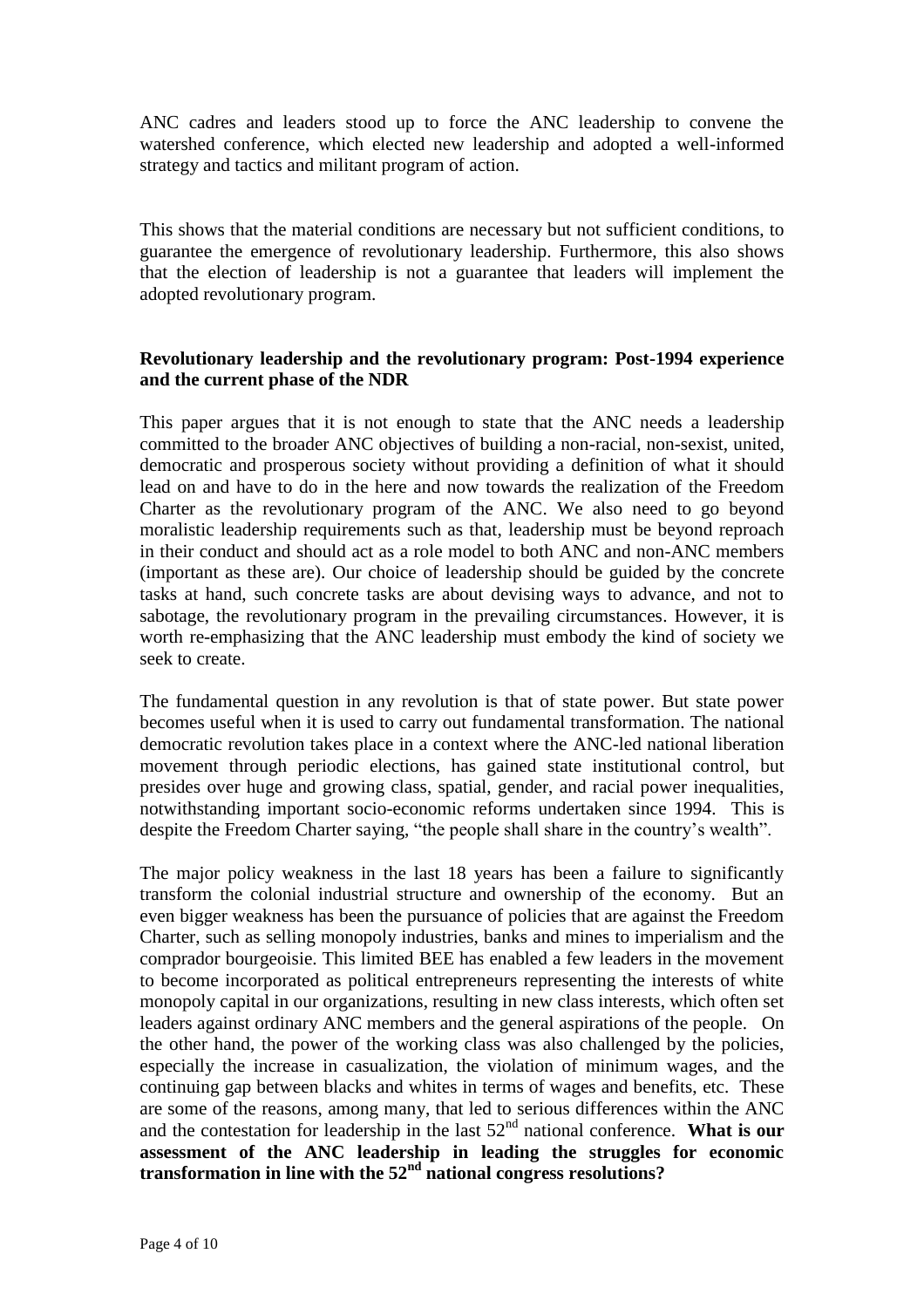Revolutionary leadership may be confronted with conditions that do not favour a radical advance of the revolution, such as was the case in the aftermath of the fall of the Soviet Union. However, beating short-term tactical retreats, it is important for revolutionary leadership not to compromise in a way that borders on sabotaging the long-term objectives of the revolution. The tendency to exaggerate the extent, to which the balance of forces has been unfavorable, tends to weaken the subjective capacity of the movement and the militancy of the revolutionary forces. This basically demobilizes and demobilizes the mass democratic movement. **Has the post-Polokwane leadership done better on this?** 

The *2012 draft Strategy and Tactics* document has identified the building of a developmental state, transformation of the economy, ideological struggle, social transformation, international work, mass mobilization and organization as key pillars of the NDR in the current phase. These pillars provide a useful starting point to articulate the kind of leadership required in the current phase. What follows is the elucidation of the kind of leadership to undertake these tasks in the current phase.

#### **Leadership in Transformation of the Economy**

The ANC needs a revolutionary leadership committed to radical transformation of the economy, as clearly outlined in the third, fourth and seventh clauses of the Freedom Charter:

Third Clause: The people shall share in the country"s wealth, means:

The national wealth of our country, the heritage of South Africans, shall be restored to the people;

The mineral wealth beneath the soil, the Banks and monopoly industry shall be transferred to the ownership of the people as a whole;

All other industry and trade shall be controlled to assist the wellbeing of the people;

All people shall have equal rights to trade where they choose, to manufacture and to enter all trades, crafts and professions.

In our view this means first and foremost, strategic nationalization of the mines, banks and monopoly industries. Our ability to lead society will depend on our ability to work together with the popular classes to meet their material interests. This is the only way to strengthen the ANCs hold of the state apparatus to ensure that it undertakes structural transformation of our society. Therefore we need bold leadership that will lead fundamental economic transformation, including changing certain Constitutional clauses that proof to be impediments towards strategic nationalization.

Fourth Clause: The land shall be shared among those who work it; means: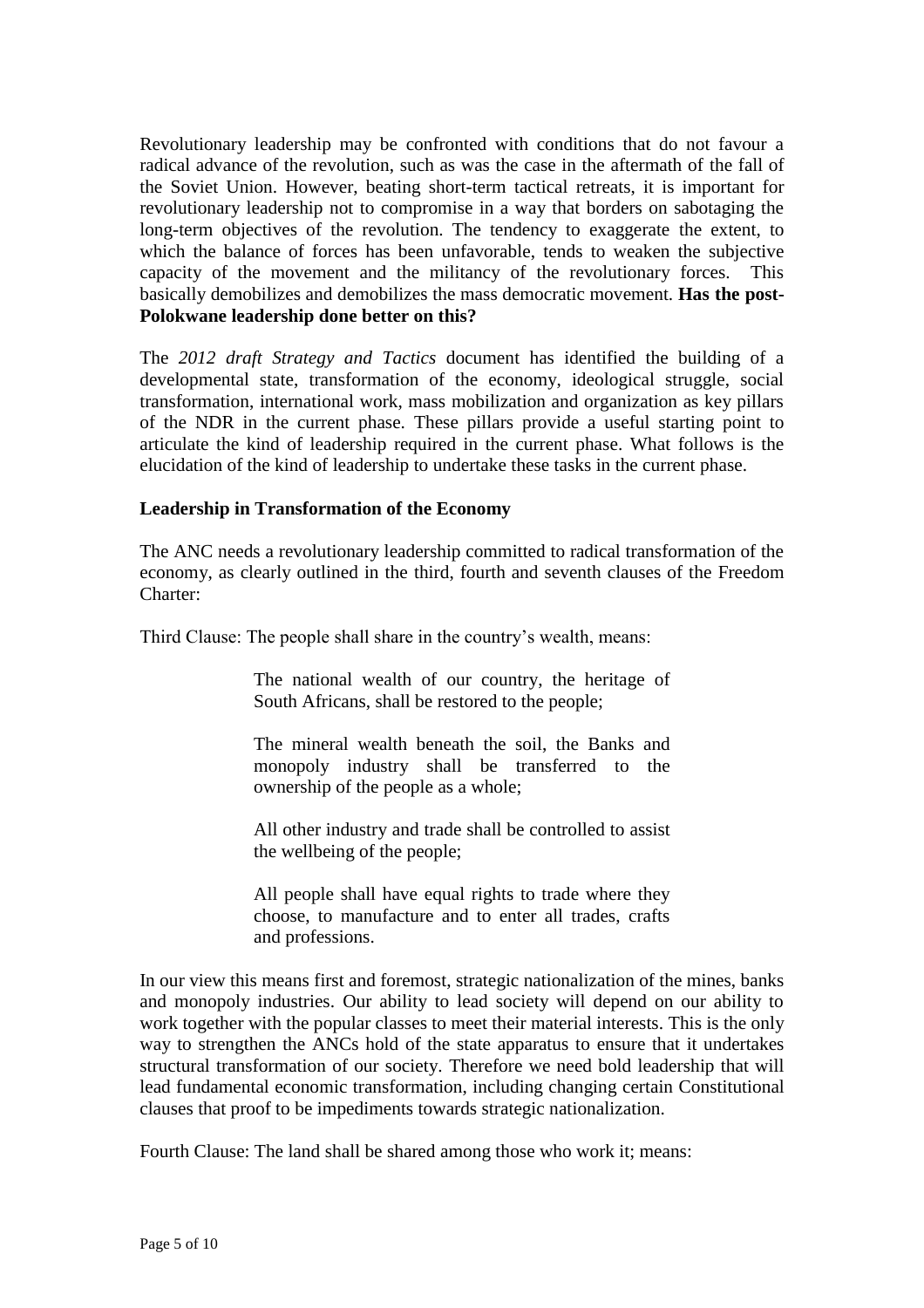Restrictions of land ownership on a racial basis shall be ended, and all the land re-divided amongst those who work it to banish famine and land hunger;

The state shall help the peasants with implements, seed, tractors and dams to save the soil and assist the tillers; Freedom of movement shall be guaranteed to all who work on the land;

All shall have the right to occupy land wherever they choose;

People shall not be robbed of their cattle, and forced labour and farm prisons shall be abolished.

This also means that the willing buyer willing seller principle must be abolished. The state in turn must take full ownership of the land, and lease it according to the developmental priorities of our people.

Seventh Clause: The shall be work and security; which means that:

All who work shall be free to form trade unions, to elect their officers and to make wage agreements with their employers;

The state shall recognise the right and duty of all to work, and to draw full unemployment benefits; Men and women of all races shall receive equal pay for equal work;

There shall be a forty-hour working week, a national minimum wage, paid annual leave, and sick leave for all workers, and maternity leave on full pay for all working mothers;

Miners, domestic workers, farm workers and civil servants shall have the same rights as all others who work;

Child labour, compound labour, the tot system and contract labour shall be abolished.

A lot has been achieved in reforming the conditions of employed workers. In the current phase of our revolution this means extension of bargaining coverage for workers, elimination of the apartheid wage gap in the workplace, enforcement of a national minimum wage for all workers including ensuring that all workers have paid leave, there should be banning of labour brokers, etc.

#### **Leadership in Building a Democratic Developmental State**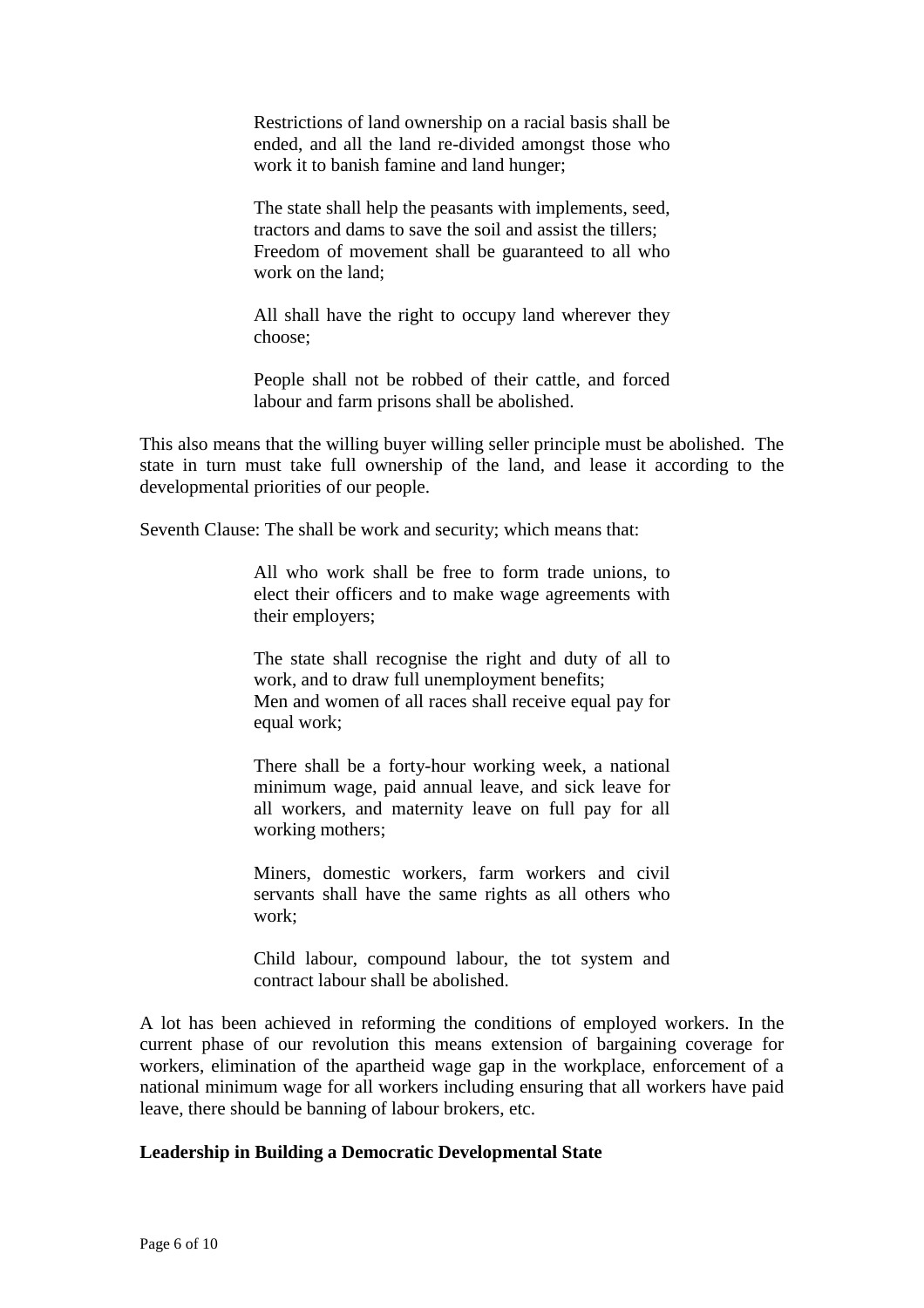The downside of the ANC"s ascendency to state power has been that the contest for leaders has tended to become a struggle for access to material resources associated with being in the ANC. In certain instances, levers of the state tend to be used for narrow economic interests, including dispensing patronage and corruption, as opposed to promoting the developmental agenda of our people. This also lead to fight over the organizational leadership positions in the ANC as a way of getting access to the state for narrow economic interests. In certain parts of the country, this has also to the killing of fellow comrades. It does not mean however problems of corruption and patronage only start when the ANC got into state power. Instances of careerism, patronage and corruption, including squandering money from anti-Apartheid struggles international solidarity organizations were rife within the movement. It is indeed true that ascendancy to state power has just increased these phenomena.

The ANC needs a leadership committed to and capable of state building, particularly the building of a developmental state, which is one of the critical tasks of the NDR in the current phase. Amongst other conditions for the building of a democratic developmental state is the relative autonomy of the state from the narrow capitalist class and personal interests of the state leadership and its cronies. The developmental state cannot emerge if the state revenue is channeled towards these narrow economic interests. The source of the state's relative autonomy will come from amongst other things; a competent and professional state bureaucracy and a state political leadership committed to the developmental needs of our country. This condition disables instrumental capture of the state for narrow economic interests by a patrimonial connected business, state bureaucratic and political elite. This means we need an ANC leadership, which is not captured by narrow business interests for narrow personal economic interests, and capable of appointing competent and professional, yet revolutionary state bureaucrats.

It does not mean however that the leadership should not have relations with business, and foster the building of developmentalist capitalist class which diversity the South African industrial structure through engaging in manufacturing of consumer and capital (i.e. machinery) goods. On the contrary, the ANC must elect a leadership capable of building a patriotic bourgeoisie, which is not an appendix of white monopoly capital.

The second condition necessary for state autonomy is mass mobilization, which enables the working class and other popular forces to mobilize against the instrumental capture of the state for narrow economic interests. This means that the ANC leadership must be a leadership that is capable of organizing popular social forces to defend and advance the revolution. Within certain structural limits, democratic mass mobilization and organization enables popular motive forces such as labour to discipline business to perform certain developmental tasks in exchange for state subsidy. Under conditions of low levels of organization and mobilization it becomes easier for the state to be instrumentally captured by narrow business interests without developmentalist outcomes. The absence of organized and mobilized "civil society' sets conditions for instrumentalist capture of the state and rampant corruption in other African countries which have experienced high levels of poverty despite their natural resources such as oil and copper.

# **Leadership in Building the Organization, the Alliance and Mass Mobilization**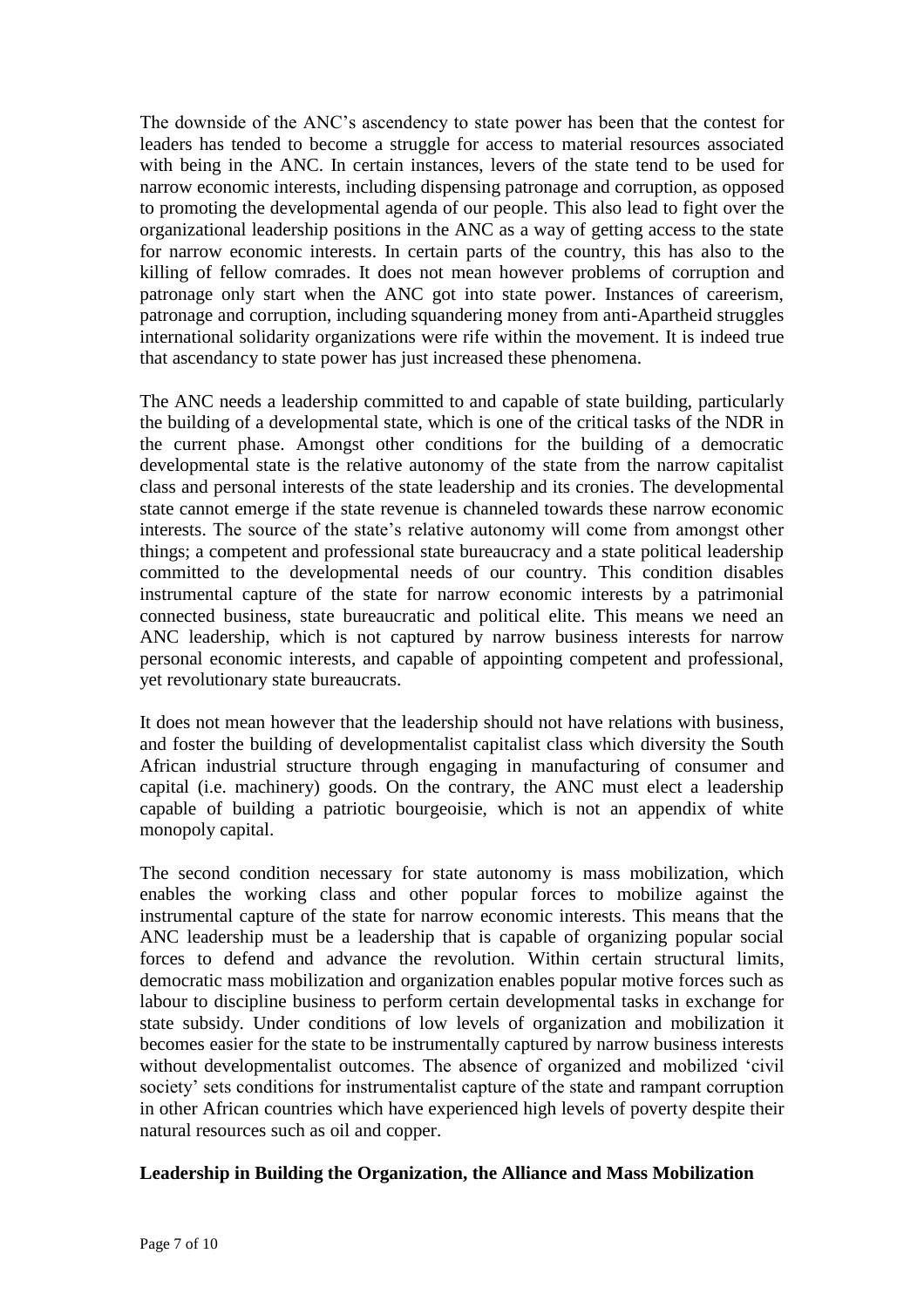Building organization and mass mobilization is one of the important tasks of the NDR in the current phase. Implicit in the building of the ANC as a revolutionary organization, and the Alliance, is the requirement of a unifying leadership around the revolutionary tasks of our times. The reversal of revolutions (e.g. Zimbabwe, Iran, and Nicaragua) is not just a function of external imperialist intervention and objective challenges related to the inability to deal with the socio-economic, but it also has to do with the fragmentation of the revolutionary forces, after attainment of state control. In fact, it is always the case that once a coalition of revolutionary forces attain state control, new or latent class interests emerge and there is a tendency for fragmentation over the shape and direction of the new order and what is possible under a certain set of balance of forces. One of the objective realities that generated discord within the ANC and its post-1994 ANC leadership was how to deal with white monopoly capital, and meet the needs of the people in the context of increased globalized capitalism.

In the last eighteen years the ANC leadership and some in the Alliance have tended to deal with this problem through labeling (e.g. ultra-left, workerist etc.) and abuse of state apparatuses to punish critics of the status quo and reward those who uncritically agree with the incumbent leadership. **How did the current ANC national leadership performed on this?** It is our observation that there has also been a tendency to lumping together revolutionary dissent within and outside the ANC as counterrevolutionary and the turning of almost every political difference into a disciplinary case more especially after the ANC  $52<sup>nd</sup>$  National Congress.

In the current phase, the ANC needs a leadership that tolerates revolutionary dissent and political differences, including from its leagues. In other words, the leadership does not have to agree with or like the different views, but it must create a conducive environment for different views to be discussed and debated without fear of being disciplined. In instances, where discipline has to be enforced; leadership has to do so consistently.

Furthermore, leadership in the state must exercise state power on strategic issues in consultation with the ANC. This will also require a unifying leadership as opposed to a narrow factionalist leadership. Unifying the ANC also includes the building and strengthening of the ANC-led Alliance. This also imposes certain obligations on the Alliance partners" leadership to ensure that the ANC Alliance partners are not used to fight factionalist battles within the ANC.

All the documents of the movement have identified the negative tendencies besetting our movement. These range from (a) the use of money as a tool when lobbying for organizational positions to disruption of ANC meetings and ethnic mobilization. The 2002 ANC National General Council<sup>2</sup> argued that these subjective weaknesses, including that of leadership cannot be fully understood outside capitalist objective reality. The ANC organizes and leads under a capitalist system in which all human beings depend on the market for their reproduction, which generates competition as opposed to co-operation and solidarity amongst human beings. This competition also takes a political form within the ANC in which working class members and business

 $\overline{a}$  $2^2$  ANC – People's Movement and Agent for Change, 2002 ANC NGC discussion document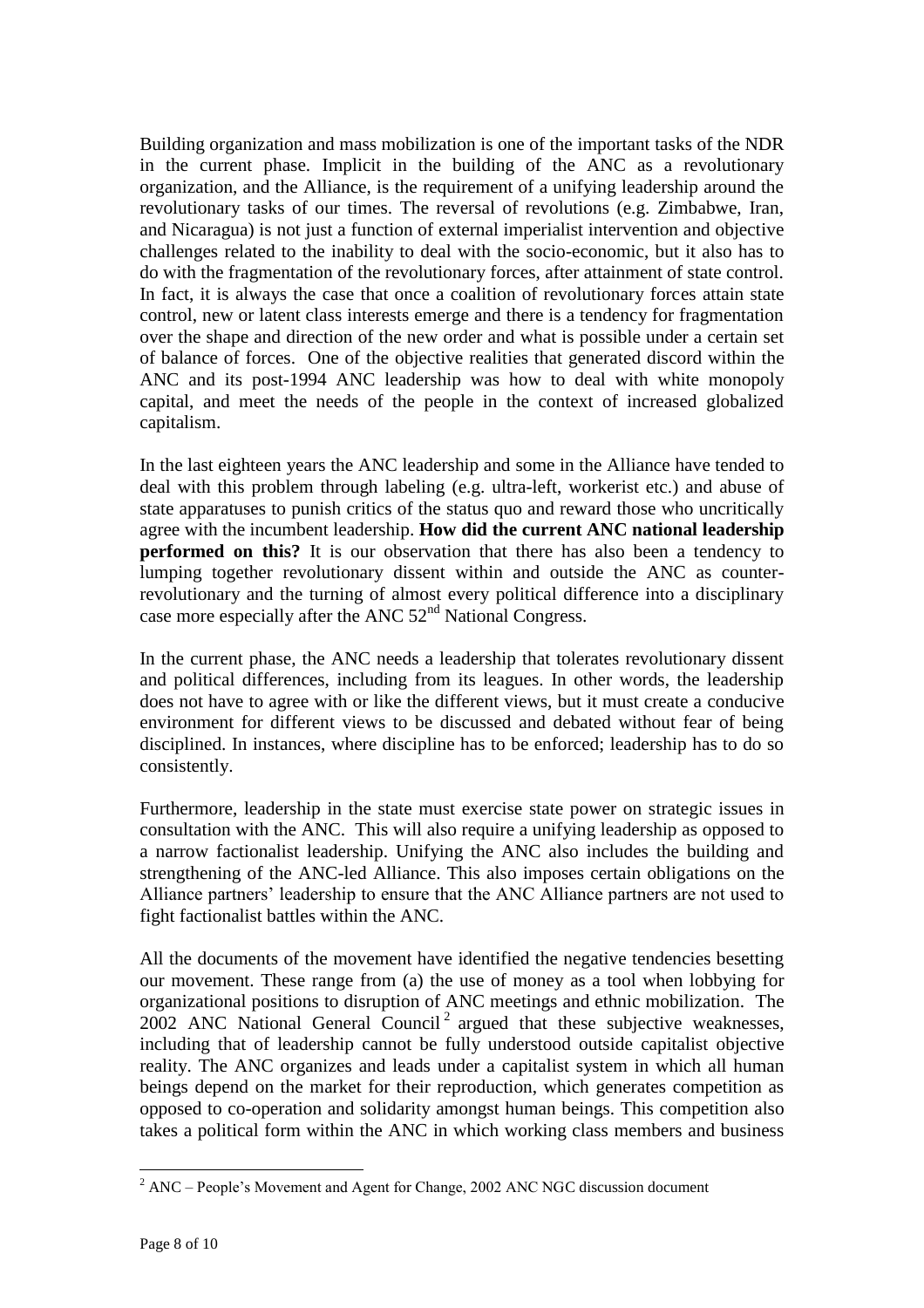compete over leading and influencing the ANC as a means towards employment and business opportunities in the state and co-option by white monopoly business.

Granted the ANC is not yet committed to overthrowing capitalism, but we need a leadership committed to dealing with the material conditions that generate antagonism within the ANC and society in general. This should include the reduction of market dependency and build solidarity amongst ANC members and society in general. The current phase of the NDR will require a leadership committed to building the values of solidarity, commitment to the people and self-sacrifice as part of the battle of ideas

# **Leadership in the Battle of Ideas**

In order to mount an effective battle of ideas and become ideologically hegemonic as identified in the draft S&T document, the ANC needs a scientific understanding of the material world it seeks to transform. Therefore its leadership needs to have a scientific outlook on society in order to provide an informed analysis of the social world, and how to change it. Understanding what is possible and impossible under certain objective conditions requires a scientific understanding of the world. The scientific approach enables the revolutionary organizations such as the ANC to work out appropriate tactics and deciding on the key demands and tasks of the moment.

To effectively engage in the battle of ideas, the leadership collective must also be composed of leadership (not exclusively) that can also bring new theoretical and strategic insights to sharpen our revolutionary strategic direction. Furthermore, the ANC leadership must be able to ideologically defend the ANC against its opportunistic critics, including from the Alliance partners. **How has the ANC leadership elected in the 52nd national congress performed in the battle of ideas?** 

# **Leadership and International Work**

Building international relations and co-operation to wage the struggle against imperialism and for international solidarity is one of the NDR tasks of our times. The current economic crisis of profitability which has been going since the late 1960s has led to a new phase of imperialism rationalized through neo-liberal ideology and institutionally transmitted through the World Bank and IMF and militarily imposed through Pentagon-led (USA) military power. Within nation-state, Reserve Banks and government National Treasuries have served as institutional conduits through which neo-liberal economic imperialism has been carried out in imperiarialized countries. The project to recover from falling profit rates has not only involved attacks on the working class in imperial countries, but has also involved the undermining of national sovereignty of the formerly colonized through amongst other things, military means and through subverting democratic electoral outcomes. Therefore, we need leadership that will consistently fight imperialism particularly here in South Africa, and the African continent as a whole. **Has the post-Polokwane leadership been consistent in the fight against imperialism in Africa?**

# **Quality of Leadership Collective and Qualities of Individual Leaders**

To sum up, the current phase of the National Democratic Revolution requires a leadership collective that can be described as state institution builders, economic